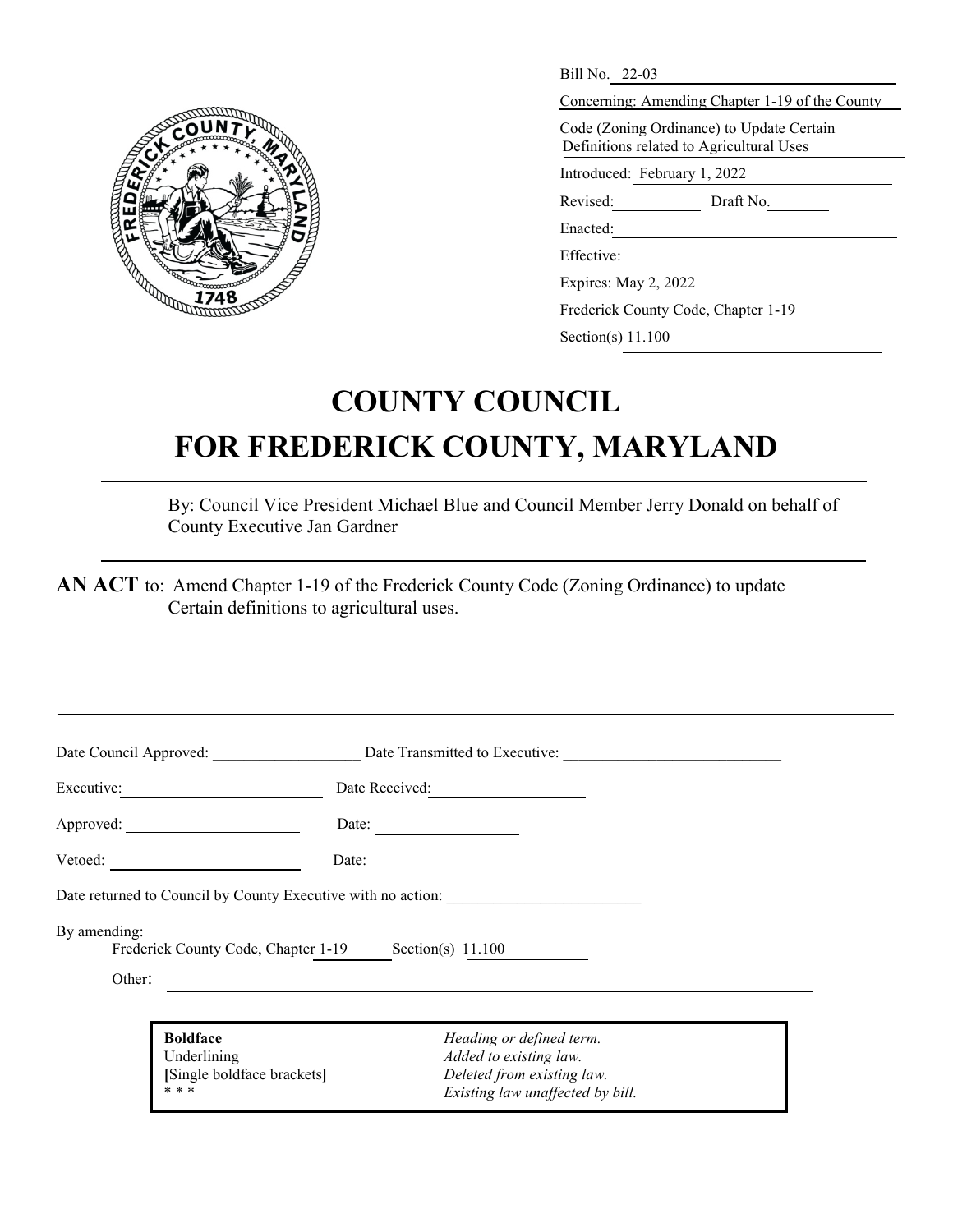## Bill No. 22-03

The County Council of Frederick County, Maryland, finds it necessary and appropriate to amend the Frederick County Code to amend Chapter 1-19 of the Frederick County Code (Zoning) to update certain definitions related to agricultural uses to remove outdated references to State law and to change qualifying criteria.

NOW, THEREFORE, BE IT ENACTED BY THE COUNTY COUNCIL OF FREDERICK COUNTY, MARYLAND, that the Frederick County Code be, and it is hereby, amended as shown on the attached Exhibit 1.

> M. C. Keegan-Ayer, President County Council of Frederick County, Maryland

 $\mathcal{L}_\mathcal{L}$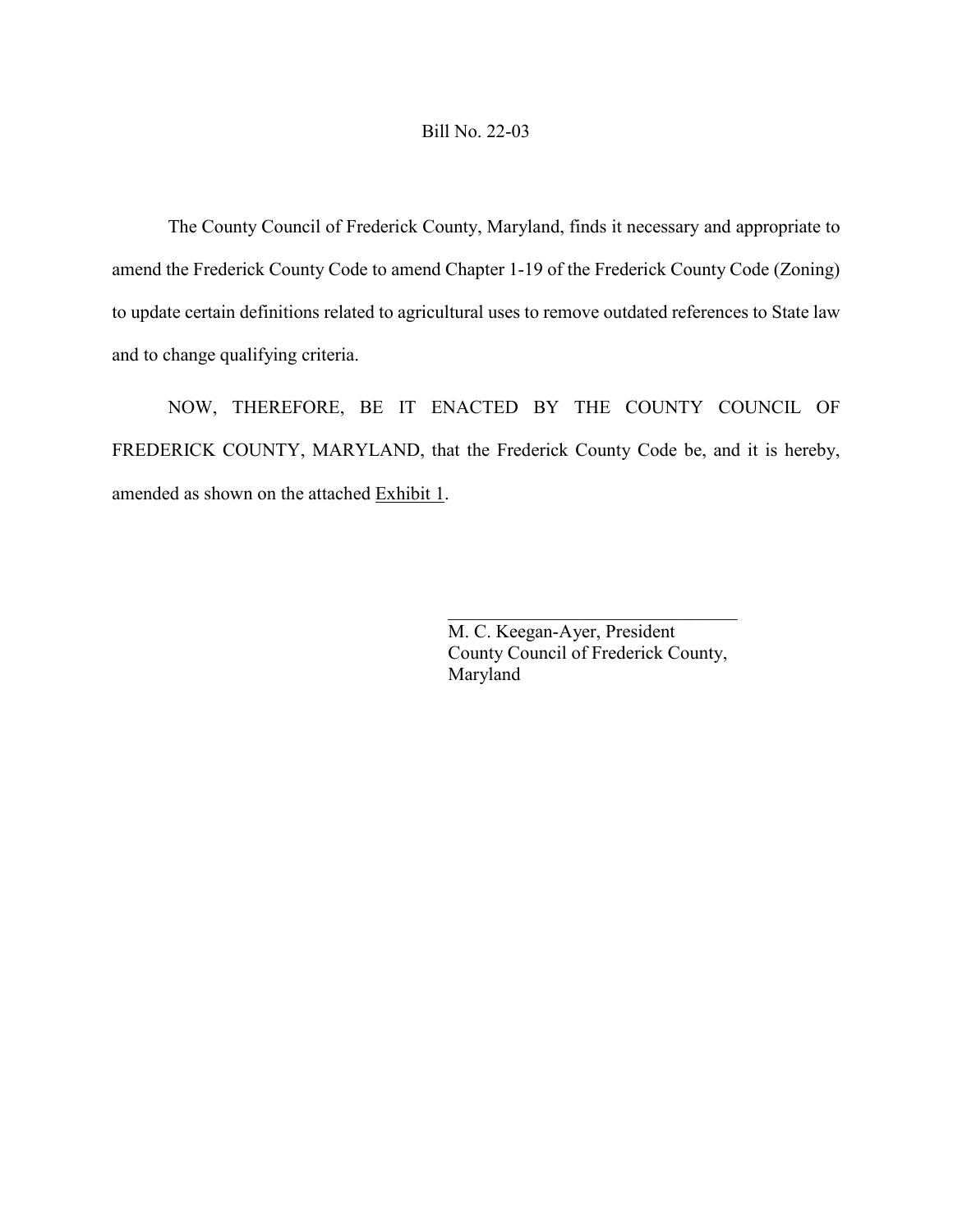## **1-19-11.100. DEFINITIONS.**

 *FARM BREWERY.* An establishment for the manufacture of malt liquors, such as beer and ale, using hops or grains such as barley, wheat, and oats and produced on the farm on which the farm brewery is located. A farm brewery must have a valid **[**class 5**]** Maryland brewery license, **[**may not brew more than 15,000 barrels of malt beverages per year,**]** and at least a majority of the hops or one of the primary grains must be produced on the farm.

 *FARM DISTILLERY.* An establishment for the manufacture of distilled spirits produced on the farm on which the farm distillery is located. A farm distillery must have a valid distillery license issued by the state of Maryland, **[**may not distill more than 100,000 gallons of spirits per year,**]** 

and at least 1 of the grains/fruits used in the distilled product must be produced on the farm.

**FARM WINERY.** The use of the property for the processing of fruit for the production of wine or juice on a producing vineyard, orchard or similar growing area, or a farm. A farm winery must have a minimum of 10 acres, a valid **[**Class IV**]** Maryland wine license and must grow 1 acre of fruit for every 2,000 gallons of wine or juice produced. For purposes of this use, the term "farm" includes contiguous and noncontiguous parcels within the county in active agricultural

production which are owned or leased by the processor.

 *AGRICULTURAL VALUE ADDED PROCESSING.* Treatment that changes the form of a product grown on a farm in order to increase its market value with a minimum of 51% of the processed product being produced on the farm. For purposes of this use, the term "farm" includes contiguous and noncontiguous parcels within the county in active agricultural production which are owned or leased by the processor. Agricultural Value Added Processing operations must be located on a parcel of land that is a minimum of 10 acres in size. 

**ROADSIDE STAND, COMMERCIAL.** A use, which may incorporate a structure, that offers for sale agricultural products, the majority of which are produced by the owner

- within the county and within the immediate neighborhood of the location of the use. This
- use does not include seasonal pumpkin patches, "pick your own" or "cut your own"
- produce or other agritourism enterprise activities conducted on a farm related to
- agriculture and accessory to the primary agriculture operation on the farm. The holder of
- a Class 8 farm brewery license under the Annotated Code of Maryland may sell and
- deliver beer in accordance with the terms and approvals of that license as an accessory
- 
- use to the commercial roadside stand. **[**Outdoor events or promotional activities permitted
- under a Class 8 farm brewery license shall require a temporary outdoor activity permit,